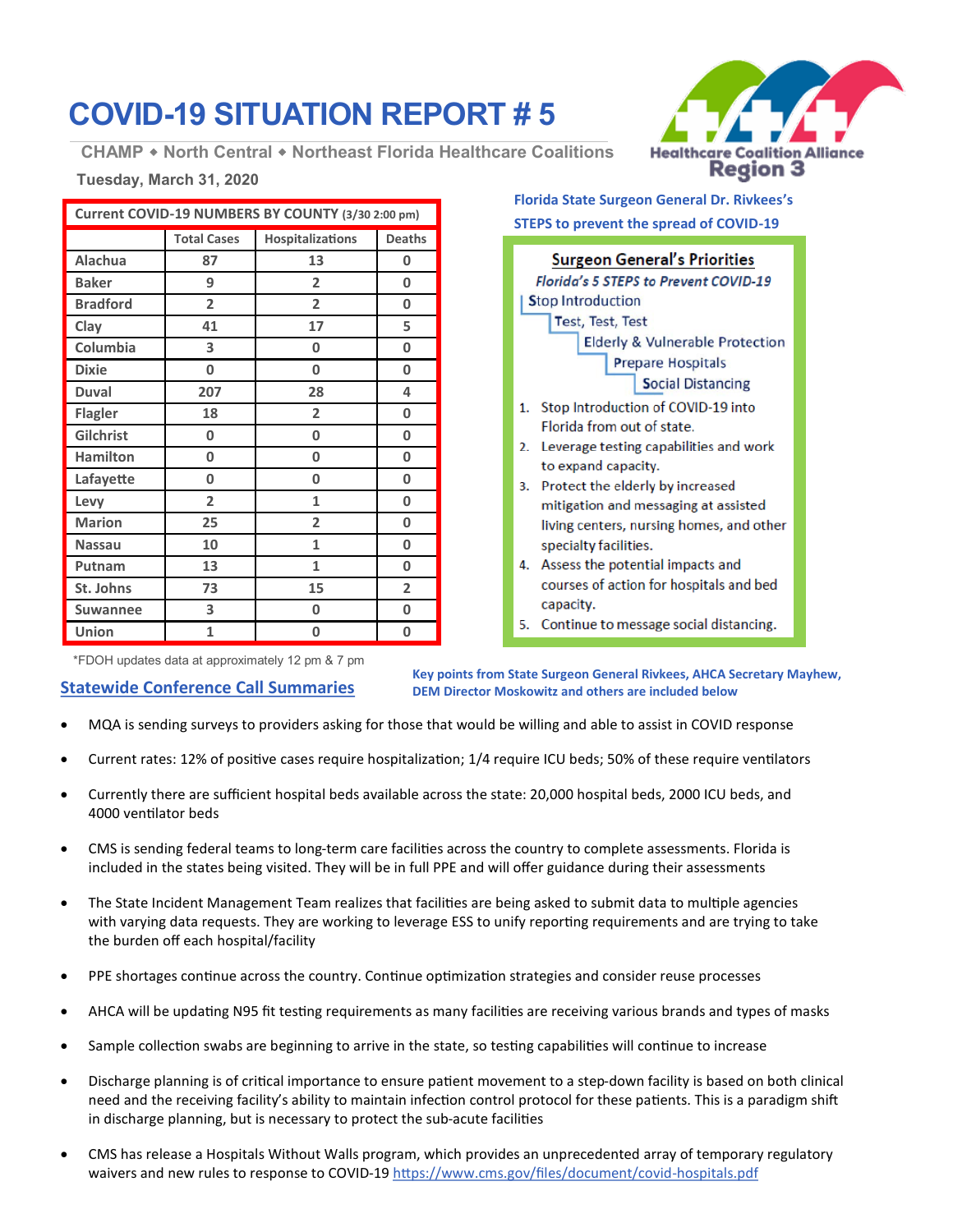## **Was this report sent to you by a co-worker? Click [here](https://nefrc.readyop.com/fs/4c9g/c0c2) to join the Coalition.**

You will receive the Situation Reports and much more.

### **How Your Senior Medicare Patrol (SMP) Can Help**

Senior Medicare Patrols (SMPs) empower and assist Medicare beneficiaries, their families, and caregivers to prevent, detect, and report health care fraud, errors, and abuse.

Your local SMP is ready to provide you with the information you need to **PROTECT** yourself from Medicare fraud, errors, and abuse; **DETECT** potential fraud, errors, and abuse; and **REPORT** your concerns. SMPs and their trained volunteers help educate and empower Medicare beneficiaries in the fight against health care fraud. Your SMP can help you with your questions, concerns, or complaints about potential fraud and abuse issues. It also can provide information and educational presentations.

**To locate your state Senior Medicare Patrol (SMP): Visit www.smpresource.org or call 1-877-808-2468.** 

## **Governor Executive Orders & Division of Emergency Management Orders** [Link](https://www.flgov.com/covid-19/)

#### **CDC Personal Protective Equipment Guidance**

[https://www.cdc.gov/coronavirus/2019](https://www.cdc.gov/coronavirus/2019-ncov/hcp/healthcare-supply-ppe-index.html)-ncov/hcp/healthcare-supply-ppe-index.html

**CDC guidance on strategies to optimize PPE supplies: Eye Protection [Web Link](https://www.cdc.gov/coronavirus/2019-ncov/hcp/ppe-strategy/eye-protection.html) Isolation Gowns [Web Link](https://www.cdc.gov/coronavirus/2019-ncov/hcp/ppe-strategy/isolation-gowns.html) Facemasks [Web Link](https://www.cdc.gov/coronavirus/2019-ncov/hcp/ppe-strategy/face-masks.html)**

**Need help calculating PPE Burn Rate? The CDC has a helpful tool**

**[PPE Burn Rate Calculator](https://www.cdc.gov/coronavirus/2019-ncov/hcp/ppe-strategy/burn-calculator.html)**

#### **CONTACTS**

**Florida Health COVID-19 [Link](https://floridahealthcovid19.gov/)**

**COVID-19 Call Center 24/7** (866) 779-6121 COVID-[19@FLHealth.gov](mailto:COVID-19@FLHealth.gov)

**Emergency Management [Link](https://www.floridadisaster.org/counties/)**

**Healthcare Coalition Alliance** (904) 476-0294 Leigh Wi[l](mailto:lwilsey@NEFRC.org)sey **Iwilsey@NEFRC.org** Eric Anderson eanderson@NEFRC.org

## **ESS Information for Reporting Facilities**

- ESS is critically important for the State to anticipate demand in the hospital & sub-acute care setting. This data influences decisions on the need for additional support and equipment requests from federal government
- Facilities MUST verify and update data 2x daily
- ESS is adding more fields daily. Instructions on these new fields available on the AHCA ESS website
- Hospitals should estimate the number of med surge beds that can be converted to ICU beds. Do not duplicate bed numbers in different categories. Start with highest acuity beds
- Corporate Representatives can be established to monitor data entry at individual facilities. Contact AHCA for assistance

**CDC Testing Priority Categories CDC Criteria to Guide Evaluation and Laboratory Testing for COVID-19** [CDC Website Link](https://www.cdc.gov/coronavirus/2019-nCoV/hcp/clinical-criteria.html) [Flyer](https://www.cdc.gov/coronavirus/2019-ncov/downloads/priority-testing-patients.pdf)